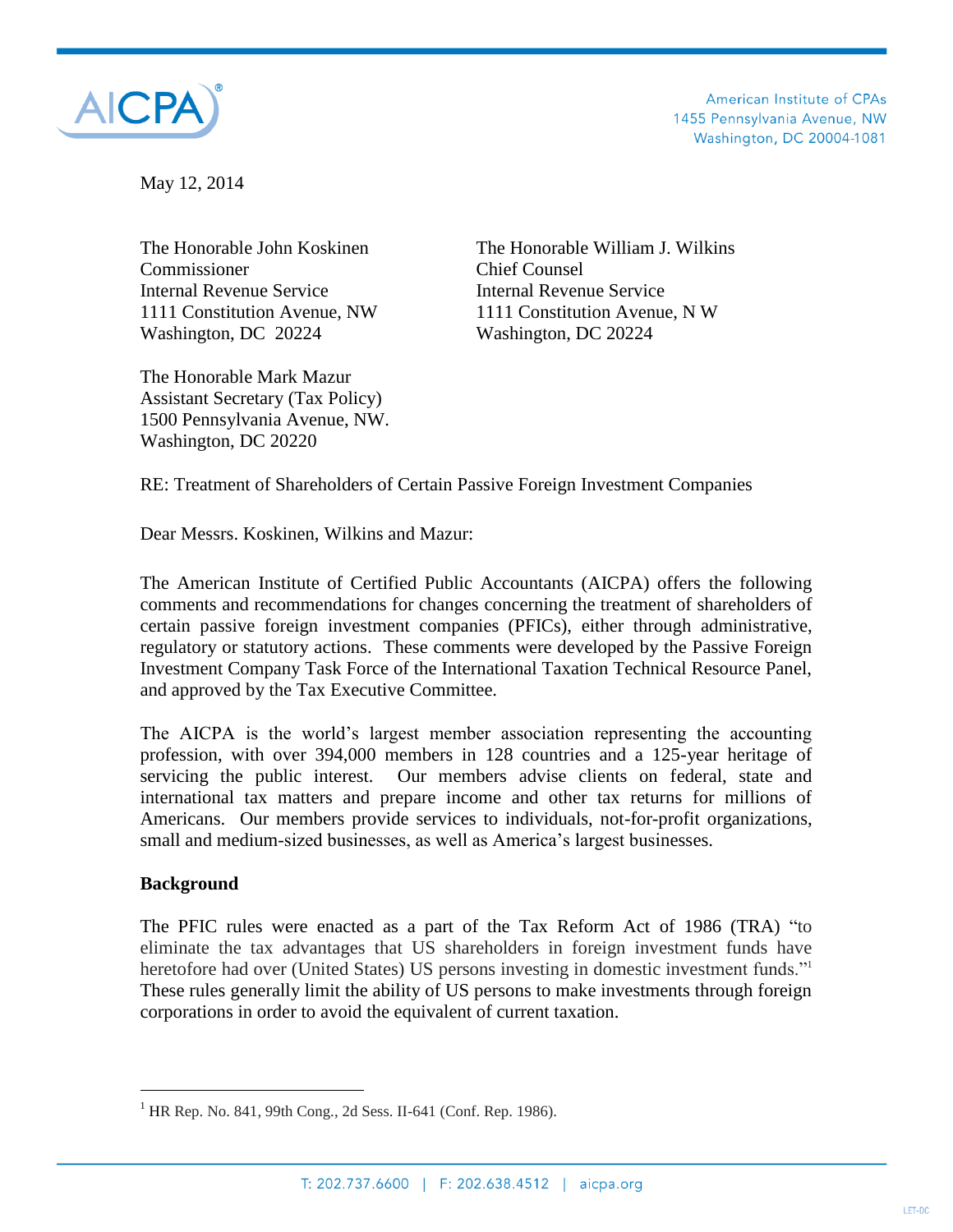Messrs. Koskinen, Wilkins and Mazur May 12, 2014 Page 2 of 10

In the twenty-seven years since the TRA was enacted, world gross domestic product (GDP) has grown dramatically while the US share of economic output has shrunk. As a result, the international operations and investments of US multinational companies and their shareholders who are subject to US taxation ("US persons"), have grown significantly. This increased economic activity outside of the US has exposed a significantly greater number of US persons to the PFIC rules.

The PFIC rules are highly complex and in most cases apply equally to direct shareholders and minor, indirect shareholders. Therefore, an indirect shareholder with a small investment in a PFIC must prepare calculations and incur compliance costs that can, at times, far exceed the underlying tax potentially imposed by the PFIC rules.

The Department of the Treasury ("Treasury") has been granted broad delegated rulemaking authority in the PFIC area by Internal Revenue Code (IRC) section 1298(g).<sup>2</sup> We understand that some of the changes we recommend below are regulatory in nature, while others may require a statutory change. In either case, we have provided our comments and recommendations below on a variety of key issues in an effort to minimize costs of compliance, as well as, limit the impact of the PFIC rules to situations where the PFIC investor has a significant interest.

The AICPA recommends that Treasury revise regulations and/or support statutory changes in order to address the following issues: (1) start-up exception under section 1298(b)(2); (2) time period for making a qualifying electing fund (QEF) election under section 1295; (3) eligibility rules on making a retroactive QEF election; (4) relaxation of QEF documentation; (5) simplification of the computation of the section 1291 deferred tax amount; (6) de minimis exception for the application of the section 1291 interest computation; (7) annual aggregations of PFIC stock purchases for purposes of section 1291; (8) automatic QEF treatment for money market funds; (9) consolidated filings; and (10) de minimis amounts of excess distribution income from indirectly held PFICs.

# **1. Expand Start-Up Exception under Section 1298(b)(2)**

#### Current Law and Analysis

 $\overline{a}$ 

According to the General Explanation of the Tax Reform Act of 1986, Congress did not intend for the PFIC rules to apply to companies that engage in active operations. <sup>3</sup> Per section 1298(b)(2), if a foreign corporation is otherwise a PFIC in its start-up year, it is not treated as a PFIC in that taxable year provided:

 $^{2}$  All section references in this letter are to the Internal Revenue Code of 1986, as amended, or the Treasury regulations promulgated thereunder.

<sup>&</sup>lt;sup>3</sup> Title XII, Section D. 6, page 1026, General Explanation of the Tax Reform Act of 1986 (H.R. 3838, Public Law 99-514).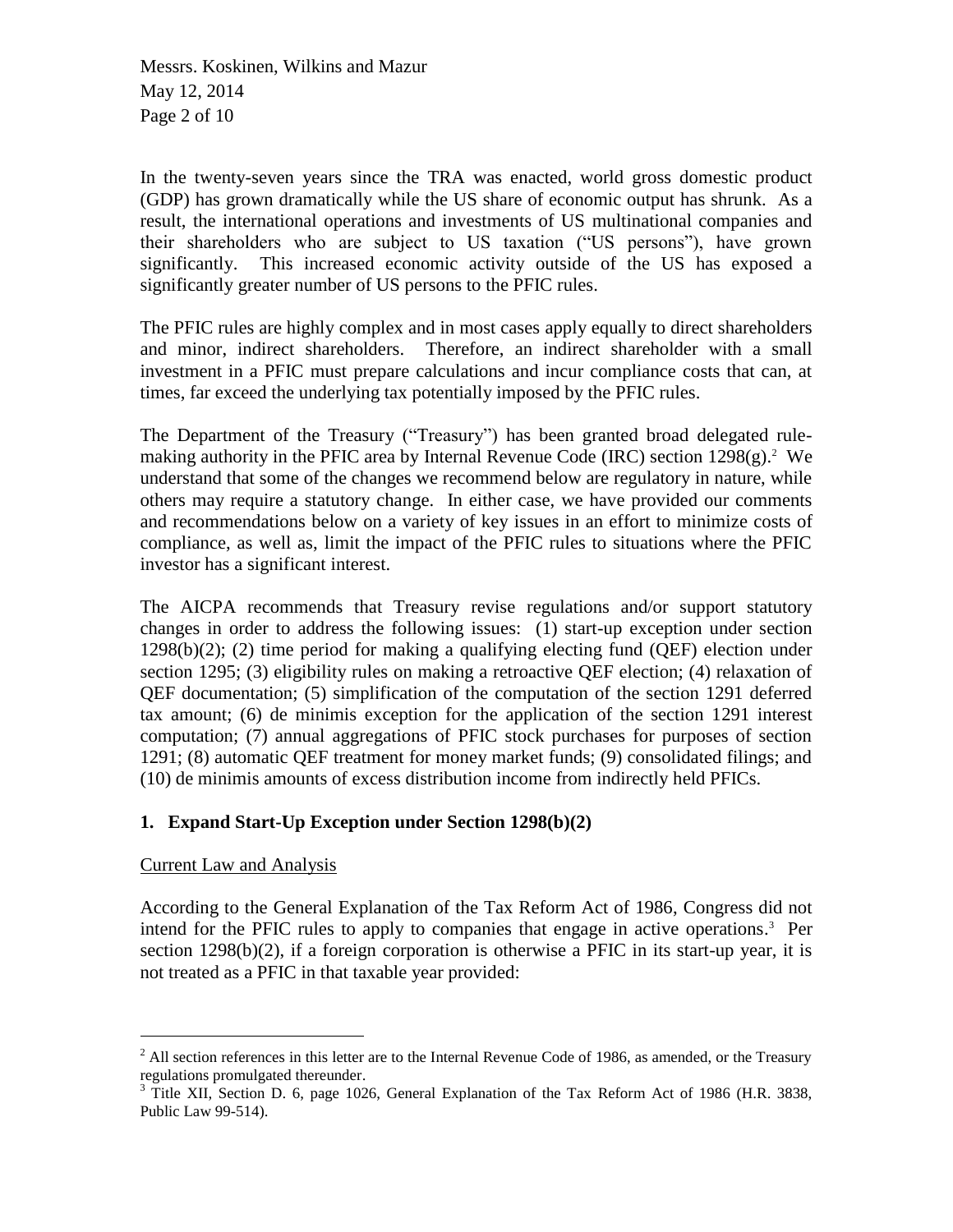Messrs. Koskinen, Wilkins and Mazur May 12, 2014 Page 3 of 10

- a) No predecessor corporation was a PFIC;
- b) It is established to the satisfaction of the Internal Revenue Service (IRS or "Service") that the corporation is not a PFIC in either of the two succeeding years; and
- c) The corporation is not, in fact, a PFIC for either of the first two years following the start-up year.

In many situations, the start-up exception does not provide relief to operating companies since it is limited to one year which is narrowly defined as the first year that the corporation has gross income. A corporation that is organized late in the year may have a tax year that is as short as one day. In this circumstance, the corporation would not have time to generate income (investment or otherwise) but could fail the PFIC asset test because it has not yet invested its initial cash funding. Consequently, the PFIC classification would apply to the corporation for its entire life, under the "once a PFIC, always a PFIC" rule of section 1297(a).

## AICPA Recommendation

In order to provide relief to operating companies, as intended by Congress, we believe Treasury should recommend that Congress make a statutory change to broaden the startup exception under section 1298(b)(2) by eliminating the gross income requirement in the start-up year. Alternatively, you may consider recommending to Congress that the definition of the start-up year be extended to a period of at least six months, which would allow time for the generation of gross income.

## **2. Expand the Time Period for Making a QEF Election under Section 1295 in the case of a Start-up Entity**

#### Current Law and Explanation

During the start-up year of a foreign corporation, a US shareholder may not know if the corporation has met the "not a PFIC in either two succeeding tax years" condition of section 1298(b)(2) following the start-up year.

In order to make a determination regarding classification as a PFIC, the PFIC asset test is performed quarterly. It is possible that only two measurement quarters, out of the eight required measurement quarters, will have elapsed before a US person files its extended tax return. In these instances, the US shareholder would have to make an assumption, as to whether or not the foreign start-up corporation will meet the start-up exception.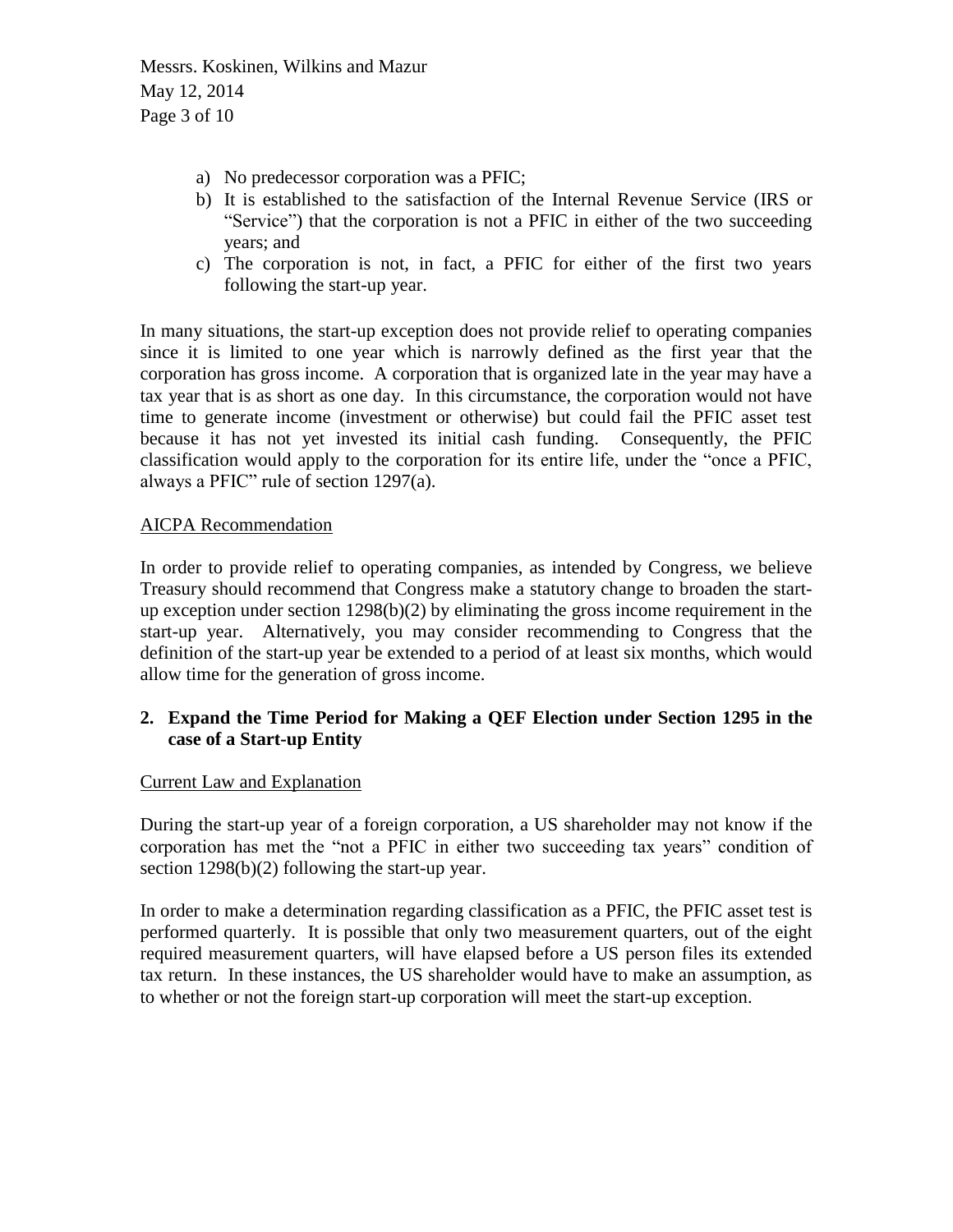Messrs. Koskinen, Wilkins and Mazur May 12, 2014 Page 4 of 10

If the US person incorrectly assumes the foreign start-up corporation will meet the startup exception, and it does not, then the US person may not have made a timely<sup>4</sup> QEF election. In this case, the US person is subject to the excess distribution regime of section 1291, and is ineligible for long-term capital gains treatment upon the subsequent disposition of the stock.

## AICPA Recommendation

We recommend an expansion of the time period for making a valid and timely QEF election in the case of an investment in a start-up corporation, to the third tax year of the corporation's existence. Section 1295(b)(2) currently allows for retroactive QEF elections under certain situations, but 2 percent or greater shareholders are not eligible for this relief under Treas. Reg. § 1.1295-3(e)(2)(i). Furthermore, section 9100 relief is also prohibited by Treas. Reg. § 1.1295-3. An expansion of the current time period to make a valid, timely QEF election will allow for US persons to have full knowledge of whether or not the start-up exception is met and encourage compliance with PFIC reporting rules and the associated election.

# **3. Expand Eligibility to Make a Retroactive QEF Election**

#### Current Law and Explanation

 $\overline{a}$ 

A US person that fails to make a "pedigreed" QEF election, (a "pedigreed" QEF election is one that is made in the first year of the US person's holding period in a PFIC), is potentially subject to adverse tax consequences. Specifically, the complex provisions of the excess distribution regime of section 1291 will apply. In addition, the US person will be ineligible for long-term capital gains treatment on the subsequent disposition of the stock of the foreign corporation. The current income tax rate difference between ordinary income and long-term capital gains is as high as 20 percent, depending upon the income level of the US person.

For example, many US persons are unaware of the PFIC rules and have no knowledge of the advantages of making a QEF election. Many US persons hold indirect investments in PFICs due to holding minor investments in foreign investment partnerships that large US brokerage firms commonly sell to their clients. Often a taxpayer prepares his or her own return, which includes the first year of ownership of a PFIC, and then decides to seek the services of a competent tax advisor due to the increased complexity of their return. Since the PFIC regulations are highly complex and there are limited options available for addressing situations such as this, the taxpayer is placed in an uncomfortable position.

<sup>4</sup> Under section 1294(d), a QEF election is considered timely if it is made no later than the due date of the return (including extensions) in the year the taxpayer acquires the investment. If a timely QEF election is not made, a taxpayer can still file a QEF election in a subsequent year, but that may subject them to the negative consequences associated with an unpedigreed election unless they make a deemed sale election or a deemed dividend election.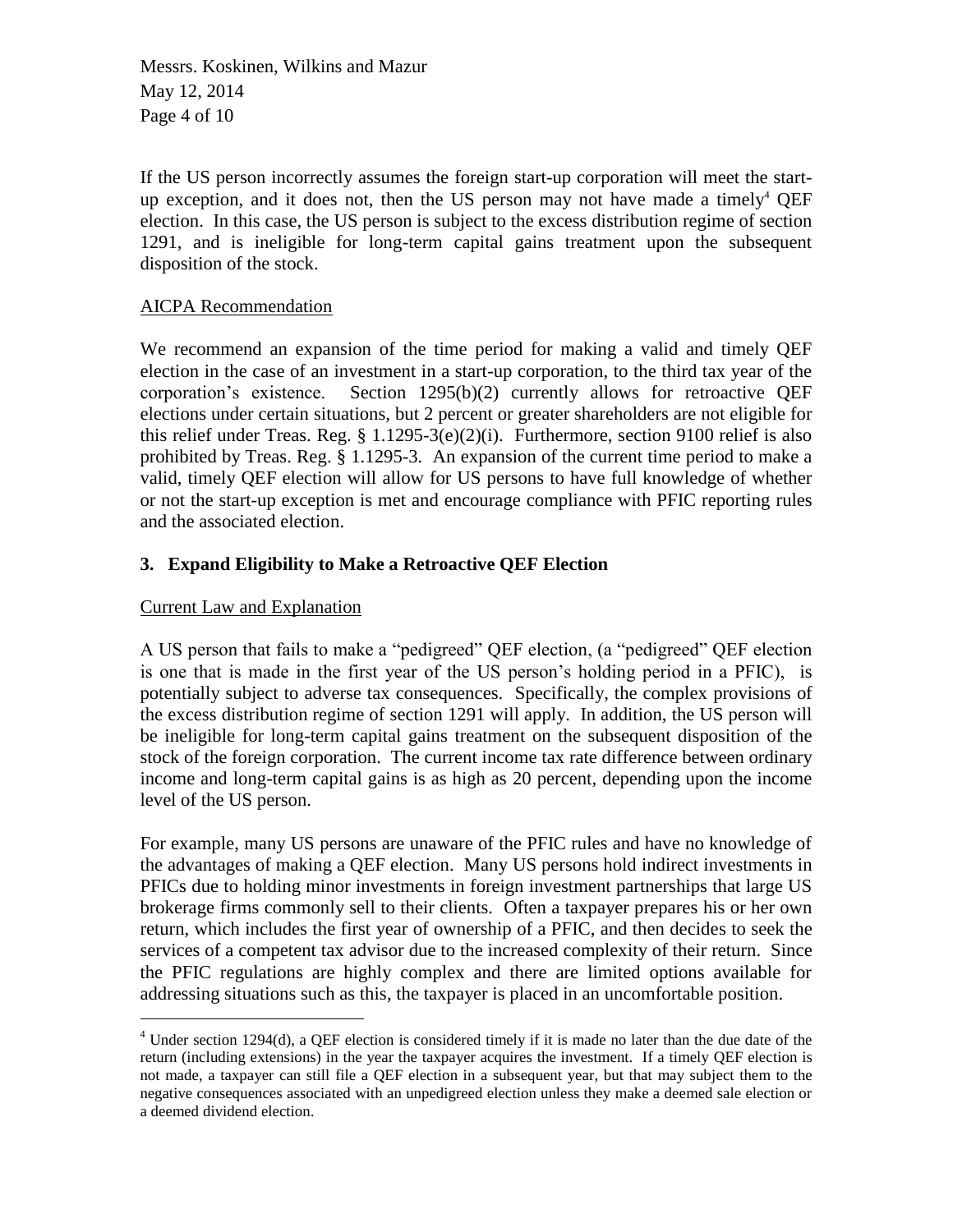Messrs. Koskinen, Wilkins and Mazur May 12, 2014 Page 5 of 10

As stated above, section 1295(b)(2) allows for retroactive QEF elections in certain narrow circumstances. In order for relief under section 1295(b)(2) to be granted, the US person essentially would need to have either a) anticipated the potential PFIC issue and filed a protective statement for the first tax year of the investment; or b) not anticipated the PFIC issue, and relied on a qualified tax professional and not prejudice the interests of the government; or c) own less than 2 percent of the corporation and relied on the corporation's representation that it was not a PFIC. In addition to section  $1295(b)(2)$ , a US person could apply for a private letter ruling (PLR). A US person wanting to request a PLR generally would need to retain an attorney or tax advisor to prepare the PLR and pay the associated fees which generally are prohibitively high.

#### AICPA Recommendation

The AICPA recommends the expansion of the conditions to make a retroactive pedigreed QEF election to include US persons who had not previously affirmatively selected a PFIC method. We believe that the potential abuse for permitting such a retroactive election is small if the US person were also required to file a qualified amended return for all affected prior year returns in order to include any unreported QEF income. Many investors are not made aware that they have invested in a PFIC, particularly in indirect situations, until after the time to make a pedigreed QEF election has passed.

# **4. Relax the Requirements for QEF Documentation**

#### Current Law and Explanation

Under section 1295 and Treas. Reg. § 1.1295-1(f)(1)(iii), in order for a QEF election to remain valid during the holding period of the US shareholder, the US person must annually receive a PFIC Annual Information Statement. Treasury Reg. § 1.1295-  $1(g)(1)(ii)(c)$  specifies the required content of the annual statement. In order to comply with the requirements of section 1295, the PFIC must essentially keep a separate set of books and records that are determined under US income tax principles. Furthermore, if a corporation was not previously a PFIC but becomes one, the corporation would need to go back to its year of organization and re-construct the appropriate records. The maintenance of such US tax-compliant records by the PFIC is very costly, and many foreign corporations have no incentive to maintain these records under laws of their local jurisdictions. Therefore, it is not practical or many times possible for foreign corporations to adhere to these requirements.

#### AICPA Recommendation

We recommend relaxing the requirements of the PFIC Annual Information Statement to determine the annual QEF income inclusion by allowing the PFIC to provide to its shareholders, who are also US persons, financial statements prepared in accordance with Generally Accepted Accounting Principles (GAAP), International Financial Reporting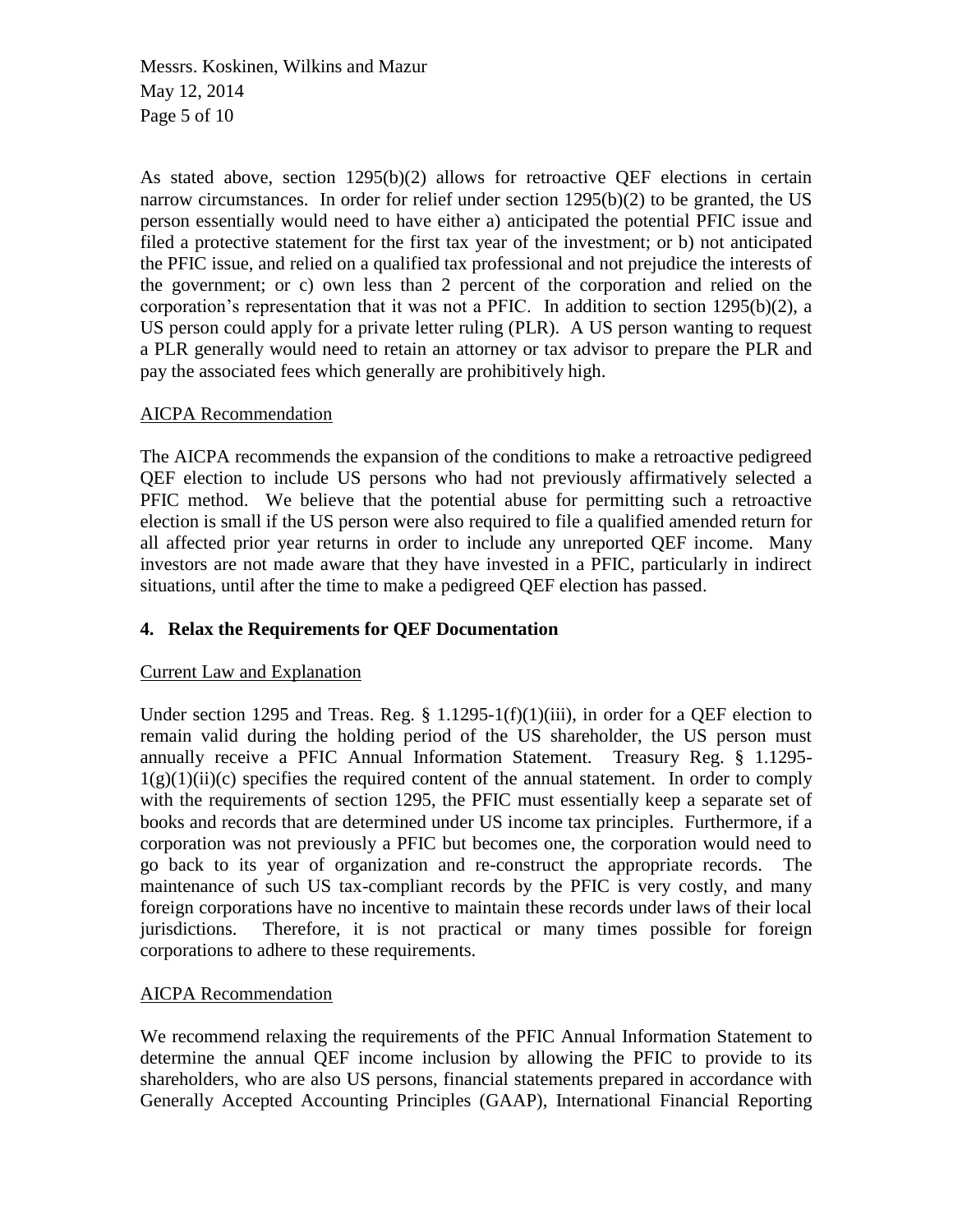Messrs. Koskinen, Wilkins and Mazur May 12, 2014 Page 6 of 10

Standards (IFRS), or the auditing standards in effect in the foreign jurisdiction. We understand that this recommendation may in some cases shift the burden for determining US taxable income to the US PFIC shareholder. However, we believe that, as with all income tax filings, the burden of support ultimately rests with the taxpayer. This change is consistent with the existing self-reporting framework of the tax system.

## **5. Simplify the Computation of the Section 1291 Deferred Tax Amount**

## Current Law and Explanation

A US person, who owns an interest in a PFIC but has not made a pedigreed QEF election, is subject to the excess distribution regime of section 1291. Section 1291 requires calculating the deferred tax amount related to an excess distribution at the highest tax rate for each year to which the distribution was related and that the corporation was a PFIC. Some excess distributions can contain amounts related to multiple prior tax years.

## AICPA Recommendation

We believe Treasury should recommend that Congress make a statutory change by allowing, on an elective basis, taxing the aggregate excess distribution at the highest ordinary income rate for the current tax year, rather than at the highest rate for each prior tax year related to the distribution. This proposed simplification is unlikely to result in a loss of tax revenue to Treasury since the highest ordinary income tax rate today of 39.6 percent is the highest it has been since the introduction of the PFIC rules with the TRA (at which time the highest marginal rate was 28 percent).

# **6. Provide a De Minimis Exception for the Application of the Section 1291 Interest Computation**

#### Current Law and Explanation

Under section 1291, interest on the deferred tax amount must be computed for each excess distribution allocated to each tax year. For any given tax year, a US person could have dozens of excess distributions, many of which may be very minor. The computation of interest is required for each tax year that the excess distribution is related to, regardless of materiality. The compliance costs to compute the required interest expense on each deferred tax amount could easily exceed the interest and indeed the underlying tax.

#### AICPA Recommendation

We believe Treasury should recommend that Congress waive the requirement to compute the interest charge related to each deferred tax amount, when the aggregate excess distributions received by a US person during the tax year does not exceed US \$1,000 (and index the initial threshold for inflation). Since 1993, the interest rate on underpayments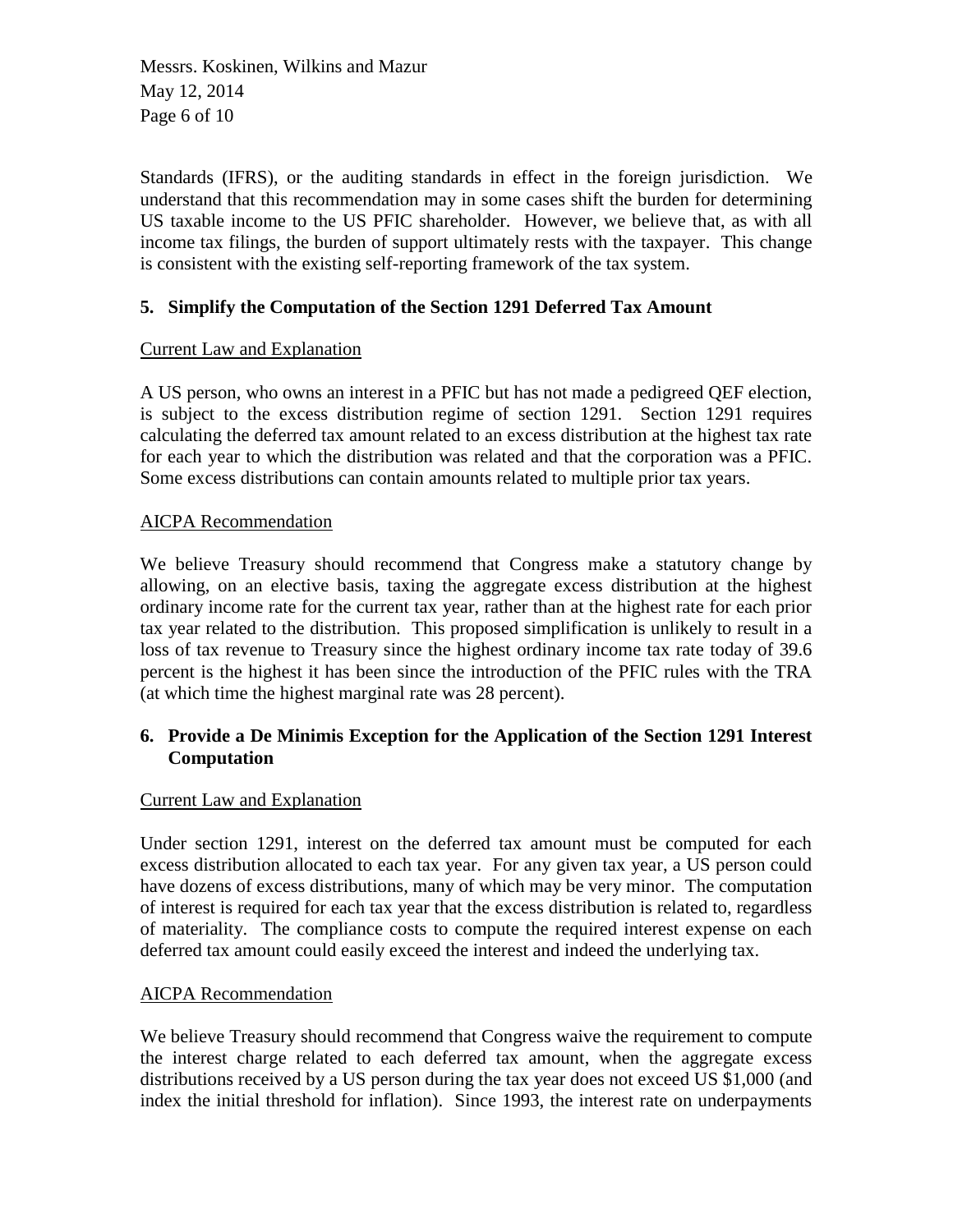Messrs. Koskinen, Wilkins and Mazur May 12, 2014 Page 7 of 10

of estimated tax has never exceeded 9 percent. We believe the maximum potential cost in almost all cases is unlikely to exceed the interest on the amount. We believe this recommendation is a reasonable trade off in order to remove the onerous requirement that US persons with minor amounts of excess distribution income compute an inconsequential interest charge on thes income. The exception would eliminate hundreds of dollars of annual compliance costs for many US persons who own small interests in PFICs.

## **7. Allow for Annual Aggregations of PFIC Stock Purchases for Purposes of Section 1291**

## Current Law and Explanation

The deferred tax amount determined under section 1291 is calculated by computing the tax on an excess distribution by the tax year the distribution originated. Some PFICs have dividend reinvestment programs that could result in multiple purchases of the stock in the same tax year by a US person, which creates significant complexity with respect to the determination of the excess distribution allocable to each particular tax year.

## AICPA Recommendation

We believe Treasury should recommend that Congress allow for the annual aggregation of multiple purchases of the same PFIC stock provided the purchases do not exceed 10 percent of the US person's total ownership share. For purposes of allocating an excess distribution to a given tax year, the shares could be treated as being purchased on January 1, June 30, or December 31, provided these alternate dates were applied consistently throughout the holding period of the US person.

# **8. Provide for Automatic QEF Treatment for Money Market Funds**

#### Current Law and Explanation

Generally, foreign money market funds are mutual funds. These entities are almost always PFICs. There are many foreign nationals who are resident in the US and are therefore US persons who own foreign money market funds. US citizens who reside abroad and own money market funds are also subject to US tax. Money market funds are very common investments since they offer flexibility, check writing capabilities, and easy redemption and re-investment options. Earnings on these investments are the equivalent of interest although it is frequently termed a dividend based on the corporate nature of the underlying investment.

Since these funds are almost always PFICs, in order to avoid the complexities and negative tax consequences of the section 1291 excess distribution regime, foreign money market fund holders should make QEF elections at the appropriate time. However, in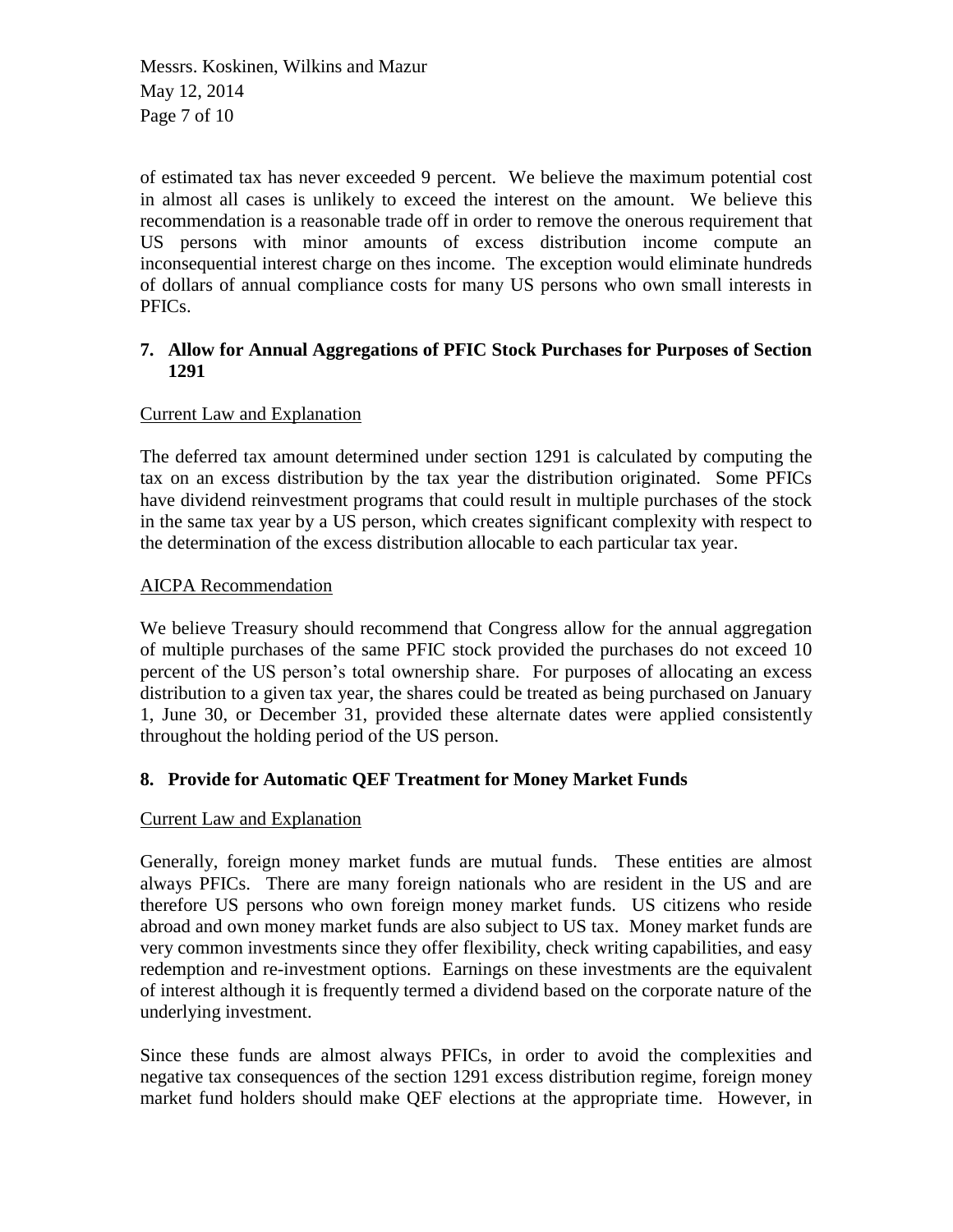Messrs. Koskinen, Wilkins and Mazur May 12, 2014 Page 8 of 10

practice, a QEF election is not something that all foreign nationals are aware of nor are their tax advisors, particularly when related to such basic investments as money market funds.

## AICPA Recommendation

We recommend treating owners of foreign money market mutual funds as though they have automatically made QEF elections. Accordingly, the owners, subject to US tax, would not be required to formally elect to include all earnings in the current year as interest income. We believe this recommendation would greatly simplify the US tax reporting requirements for owners of the funds that may not have the services of a tax advisor with knowledge of the PFIC regime at their disposal.

# **9. Allow for Consolidated Form 8621 Filings**

# Current Law and Explanation

The current Form 8621, *Information Return by a Shareholder of a Passive Foreign Investment Company*, only allows for the reporting of a single PFIC per form. The implication of the one-PFIC-per Form 8621 is the increase in volume of the number of pages in a US person's tax return if they have numerous PFIC investments. Many foreign investment partnerships contain dozens of investments that require Form 8621 filings, due to indirect ownership by US investors (foreign partnerships are not eligible to make QEF elections, etc.). As previously stated, there is no materiality level for QEF elections, the imposition of the excess distribution regime or mark-to-market elections. In addition, now that the section 1298(f) temporary regulations have been promulgated, the annual disclosure of all PFIC investments, with limited exceptions, is required.

We acknowledge that Temp. Reg. § 1.1298-1T(b)(2)(ii) eliminates the Form 8621 filing requirement in certain circumstances when a US person owns a PFIC indirectly through a domestic partnership that itself complies with section 1298(f). However, this exception provides no relief to US persons who own PFICs indirectly through foreign partnerships.

During 2012 at least two widely used commercial tax return preparation products did not allow for electronic filing of a Form 1040 containing more than five Forms 8621. Accordingly, the current one-PFIC-per-Form 8621 filing procedure works against the Service's goal of increasing the e-filing of tax returns.

# AICPA Recommendation

 $\overline{a}$ 

We recommend re-designing Form  $8621<sup>5</sup>$  to allow for the disclosure of more than one PFIC and their relevant elections. We believe a landscape/horizontal supporting schedule

 $5$  This section refers to the December 2012 version of Form 8621.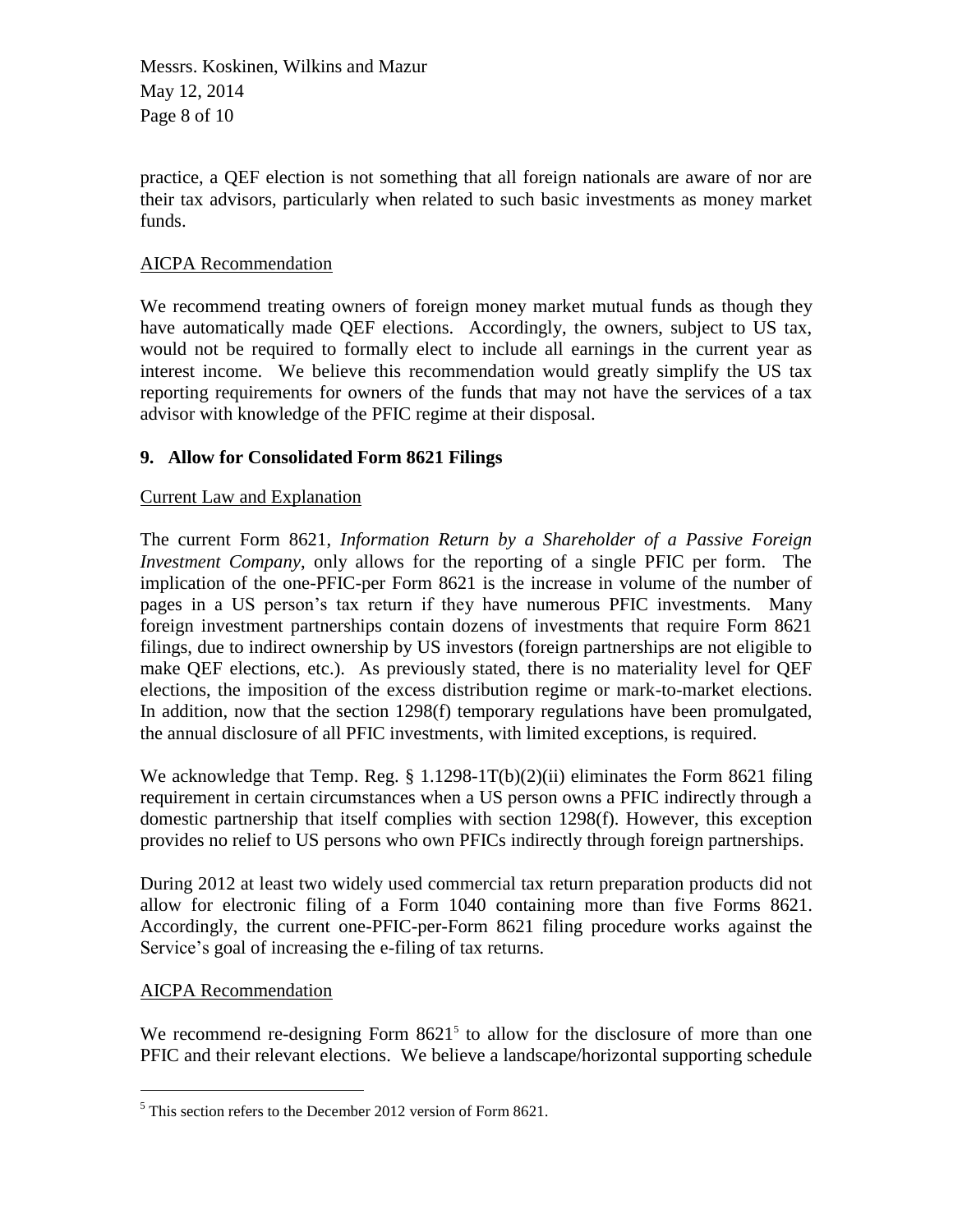Messrs. Koskinen, Wilkins and Mazur May 12, 2014 Page 9 of 10

which lists the pertinent information for each PFIC would accomplish that goal. When detailed computations related to section 1291 are required, separate supporting schedules which accommodate the calculations could satisfy the reporting requirements. Alternatively, when the disclosure of any excess distribution income and the associated interest charge is required and included in income, we also recommend allowing the reporting of an excess distribution on a separate schedule or even retaining the existing form for PFICs with substantive disclosures.

## **10. Eliminate the Form 8621 for De Minimis Amounts of Excess Distribution Income from Indirectly held PFICs**

#### Current Law and Explanation

Many US persons hold indirect interests in PFICs via partnership investments. These indirect PFIC investments may generate very minor excess distribution income. In the extreme, even one dollar of section 1291 excess distribution income requires the filing of a Form 8621. We would like to emphasize that the section 1291 excess distribution regime and the associated compliance applies at the individual shareholder/unit-holder level and precludes the use of the de minimis reporting exceptions under Temp. Reg. §  $1.1298 - 1T(c)(2)$ .

#### AICPA Recommendation

We recommend that Treasury modify the temporary regulations to permit the de minimis exceptions under Temp. Reg.  $\S$  1.1298-1T(c)(2) to continue to apply in situations when the total excess distribution income for a tax year does not exceed \$1,000 (indexed for inflation), in aggregate, for all PFICs indirectly held by a US person where there the PFIC investment is held indirectly through a domestic pass-through entity. This amount is the same threshold we have proposed for eliminating the interest computation on excess distribution income in our proposal above. We note that there is precedence for eliminating the filing of an international tax form when minor amounts are involved. Form 1116, *Foreign Tax Credit*, is not a required filing when the total foreign tax credits for a US person do not exceed \$600 and the amounts are reported on a Form K-1 or Form 1099. Since a domestic partnership, trust or S corporation must file a Form K-1 for each owner or beneficiary, the section 1291 excess distribution income is already reported to the IRS.

We acknowledge that Temp. Reg.  $\S$  1.1298-1T(c)(2) provides some simplification by waiving the Form 8621 filing requirement when the shareholder owns a low aggregate value of PFICs. However, this exception to the Form 8621 filing requirement only applies when there is no section 1291 excess distribution income. Our proposal would further simplify PFIC compliance rules when only a minor amount of excess distribution income is earned by the indirect PFIC shareholder.